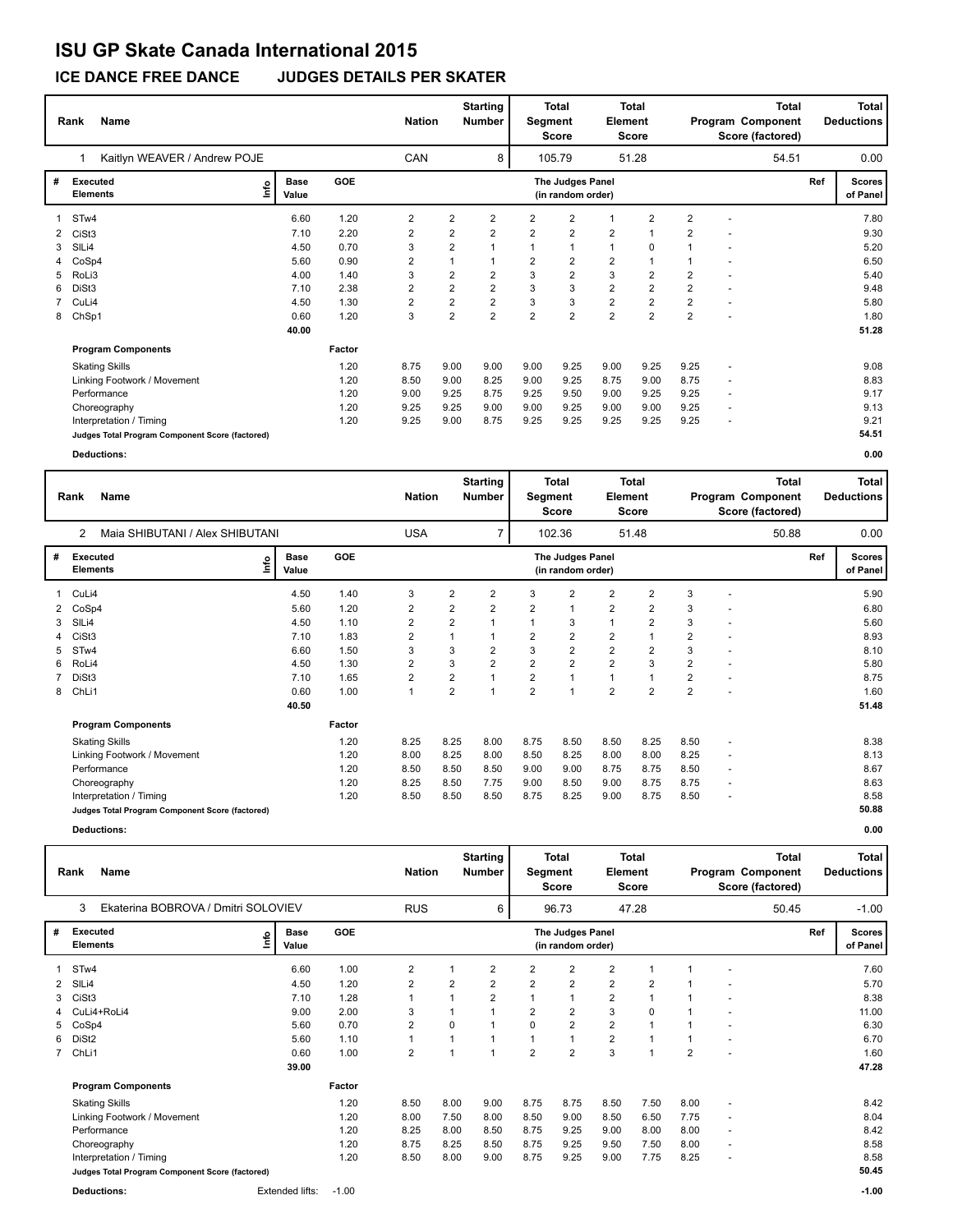# **ISU GP Skate Canada International 2015**

**ICE DANCE FREE DANCE JUDGES DETAILS PER SKATER**

|   | Rank<br>Name                                    | <b>Nation</b>        |            | <b>Starting</b><br><b>Number</b> | Segment        | <b>Total</b><br>Score | Element        | Total<br><b>Score</b>                 |                | Program Component<br>Score (factored) | <b>Total</b><br><b>Deductions</b> |                          |       |     |                           |
|---|-------------------------------------------------|----------------------|------------|----------------------------------|----------------|-----------------------|----------------|---------------------------------------|----------------|---------------------------------------|-----------------------------------|--------------------------|-------|-----|---------------------------|
|   | Charlene GUIGNARD / Marco FABBRI<br>4           |                      |            | ITA                              |                | 5                     |                | 93.45                                 |                | 46.20                                 |                                   |                          | 47.25 |     | 0.00                      |
| # | <b>Executed</b><br>lnfo<br><b>Elements</b>      | <b>Base</b><br>Value | <b>GOE</b> |                                  |                |                       |                | The Judges Panel<br>(in random order) |                |                                       |                                   |                          |       | Ref | <b>Scores</b><br>of Panel |
|   | STw4                                            | 6.60                 | 1.20       | $\overline{2}$                   | 2              | 2                     | 3              | 2                                     | 2              | $\overline{2}$                        | 2                                 |                          |       |     | 7.80                      |
| 2 | SeSt3                                           | 7.10                 | 1.10       |                                  |                |                       | $\overline{1}$ | 1                                     | $\mathbf{1}$   | $\overline{\mathbf{1}}$               | 2                                 |                          |       |     | 8.20                      |
| 3 | CoSp4                                           | 5.60                 | 0.70       |                                  | $\overline{2}$ |                       | 1              | 1                                     | 1              | 1                                     | 2                                 |                          |       |     | 6.30                      |
| 4 | SILi4                                           | 4.50                 | 0.60       |                                  |                |                       | 0              | $\overline{2}$                        | $\mathbf{1}$   | -1                                    |                                   |                          |       |     | 5.10                      |
| 5 | CuLi4                                           | 4.50                 | 1.00       |                                  | $\overline{2}$ |                       |                | 2                                     | 2              | $\overline{2}$                        | $\overline{2}$                    |                          |       |     | 5.50                      |
| 6 | DiSt <sub>2</sub>                               | 5.60                 | 1.10       |                                  | $\mathbf{1}$   |                       |                | 1                                     | $\overline{2}$ | $\mathbf{1}$                          |                                   |                          |       |     | 6.70                      |
|   | RoLi4                                           | 4.50                 | 1.00       |                                  | 2              |                       | 1              | 2                                     | 3              | $\overline{2}$                        | $\overline{2}$                    |                          |       |     | 5.50                      |
| 8 | ChSp1                                           | 0.60                 | 0.50       |                                  | $\overline{1}$ | 0                     | 1              | 0                                     | 1              | $\overline{2}$                        |                                   |                          |       |     | 1.10                      |
|   |                                                 | 39.00                |            |                                  |                |                       |                |                                       |                |                                       |                                   |                          |       |     | 46.20                     |
|   | <b>Program Components</b>                       |                      | Factor     |                                  |                |                       |                |                                       |                |                                       |                                   |                          |       |     |                           |
|   | <b>Skating Skills</b>                           |                      | 1.20       | 7.75                             | 7.50           | 8.00                  | 7.75           | 7.50                                  | 8.00           | 7.75                                  | 7.50                              | $\overline{\phantom{a}}$ |       |     | 7.71                      |
|   | Linking Footwork / Movement                     |                      | 1.20       | 7.25                             | 7.75           | 7.50                  | 7.75           | 7.25                                  | 8.00           | 8.00                                  | 7.75                              | $\overline{\phantom{a}}$ |       |     | 7.67                      |
|   | Performance                                     |                      | 1.20       | 7.75                             | 8.00           | 7.75                  | 8.25           | 7.75                                  | 8.25           | 8.25                                  | 8.00                              | $\overline{\phantom{a}}$ |       |     | 8.00                      |
|   | Choreography                                    |                      | 1.20       | 8.00                             | 8.25           | 7.75                  | 8.00           | 8.00                                  | 8.25           | 8.50                                  | 8.00                              | $\overline{\phantom{a}}$ |       |     | 8.08                      |
|   | Interpretation / Timing                         |                      | 1.20       | 7.75                             | 8.00           | 7.50                  | 8.00           | 7.75                                  | 8.00           | 8.25                                  | 8.00                              |                          |       |     | 7.92                      |
|   | Judges Total Program Component Score (factored) |                      |            |                                  |                |                       |                |                                       |                |                                       |                                   |                          |       |     | 47.25                     |

**Deductions: 0.00**

|   | Rank<br>Name                                    |    |                      |            |                | <b>Nation</b>  | <b>Starting</b><br><b>Number</b> | Segment | <b>Total</b><br>Score                 | <b>Element</b> | <b>Total</b><br>Score   |          | <b>Total</b><br>Program Component<br>Score (factored) |       | <b>Total</b><br><b>Deductions</b> |                           |
|---|-------------------------------------------------|----|----------------------|------------|----------------|----------------|----------------------------------|---------|---------------------------------------|----------------|-------------------------|----------|-------------------------------------------------------|-------|-----------------------------------|---------------------------|
|   | Ksenia MONKO / Kirill KHALIAVIN<br>5            |    |                      |            | <b>RUS</b>     |                | 3                                |         | 90.13                                 |                | 44.62                   |          |                                                       | 45.51 |                                   | 0.00                      |
| # | <b>Executed</b><br><b>Elements</b>              | ۴ů | <b>Base</b><br>Value | <b>GOE</b> |                |                |                                  |         | The Judges Panel<br>(in random order) |                |                         |          |                                                       |       | Ref                               | <b>Scores</b><br>of Panel |
|   | CuLi4+RoLi4                                     |    | 9.00                 | 2.20       | $\overline{2}$ | 3              | $\overline{2}$                   |         | $\overline{2}$                        | 2              | $\overline{2}$          |          |                                                       |       |                                   | 11.20                     |
| 2 | CiSt3                                           |    | 7.10                 | 0.92       |                |                |                                  | 1       | 1                                     | $\mathbf{1}$   | 0                       | $\Omega$ |                                                       |       |                                   | 8.02                      |
| 3 | CoSp3                                           |    | 4.60                 | 0.70       | $\overline{2}$ |                |                                  |         | 1                                     | 2              |                         |          |                                                       |       |                                   | 5.30                      |
| 4 | STw4                                            |    | 6.60                 | 1.00       | $\overline{2}$ | $\overline{2}$ | $\overline{2}$                   |         | 1                                     | $\overline{2}$ | $\overline{2}$          |          |                                                       |       |                                   | 7.60                      |
| 5 | SIL <sub>i4</sub>                               |    | 4.50                 | 0.30       | $\overline{2}$ |                |                                  | 0       | 0                                     | $\mathbf{1}$   | $\Omega$                | 0        |                                                       |       |                                   | 4.80                      |
| 6 | DiSt <sub>2</sub>                               |    | 5.60                 | 1.10       |                |                |                                  | 1       | 1                                     |                | $\overline{ }$          | 0        |                                                       |       |                                   | 6.70                      |
|   | 7 ChSp1                                         |    | 0.60                 | 0.40       | $\overline{2}$ |                |                                  | 0       | 0                                     | $\overline{ }$ | $\overline{\mathbf{A}}$ | 0        |                                                       |       |                                   | 1.00                      |
|   |                                                 |    | 38.00                |            |                |                |                                  |         |                                       |                |                         |          |                                                       |       |                                   | 44.62                     |
|   | <b>Program Components</b>                       |    |                      | Factor     |                |                |                                  |         |                                       |                |                         |          |                                                       |       |                                   |                           |
|   | <b>Skating Skills</b>                           |    |                      | 1.20       | 8.00           | 7.50           | 7.50                             | 7.50    | 7.75                                  | 7.75           | 7.75                    | 7.25     |                                                       |       |                                   | 7.63                      |
|   | Linking Footwork / Movement                     |    |                      | 1.20       | 8.00           | 7.25           | 7.25                             | 7.50    | 7.50                                  | 7.50           | 5.00                    | 6.75     | $\overline{\phantom{a}}$                              |       |                                   | 7.29                      |
|   | Performance                                     |    |                      | 1.20       | 8.50           | 7.50           | 7.50                             | 7.50    | 8.00                                  | 8.00           | 7.50                    | 6.75     | $\overline{\phantom{a}}$                              |       |                                   | 7.67                      |
|   | Choreography                                    |    |                      | 1.20       | 8.25           | 7.75           | 7.75                             | 7.75    | 8.00                                  | 8.00           | 7.25                    | 7.50     | $\overline{\phantom{a}}$                              |       |                                   | 7.79                      |
|   | Interpretation / Timing                         |    |                      | 1.20       | 8.25           | 7.25           | 7.50                             | 7.75    | 7.75                                  | 8.00           | 7.00                    | 7.00     | $\overline{\phantom{a}}$                              |       |                                   | 7.54                      |
|   | Judges Total Program Component Score (factored) |    |                      |            |                |                |                                  |         |                                       |                |                         |          |                                                       |       |                                   | 45.51                     |

**Deductions: 0.00**

|              | <b>Name</b><br>Rank                             |                      |            | <b>Nation</b> |                | <b>Starting</b><br><b>Number</b> | Segment        | <b>Total</b><br>Score                 | Element        | <b>Total</b><br>Score |                |   | <b>Total</b><br>Program Component<br>Score (factored) |     | <b>Total</b><br><b>Deductions</b> |
|--------------|-------------------------------------------------|----------------------|------------|---------------|----------------|----------------------------------|----------------|---------------------------------------|----------------|-----------------------|----------------|---|-------------------------------------------------------|-----|-----------------------------------|
|              | Alexandra PAUL / Mitchell ISLAM<br>6            |                      |            | CAN           |                | 4                                |                | 86.37                                 |                | 41.66                 |                |   | 44.71                                                 |     | 0.00                              |
| #            | <b>Executed</b><br>١nf٥<br><b>Elements</b>      | <b>Base</b><br>Value | <b>GOE</b> |               |                |                                  |                | The Judges Panel<br>(in random order) |                |                       |                |   |                                                       | Ref | <b>Scores</b><br>of Panel         |
| $\mathbf{1}$ | SILi4                                           | 4.50                 | 0.80       | 1             |                | 3                                |                | $\overline{2}$                        | $\overline{2}$ |                       | $\Omega$       |   |                                                       |     | 5.30                              |
| 2            | STw4                                            | 6.60                 | 0.90       | 2             | $\overline{2}$ | $\overline{2}$                   | $\overline{2}$ | 1                                     | 1              |                       |                |   |                                                       |     | 7.50                              |
| 3            | CiSt <sub>2</sub>                               | 5.60                 | 0.73       |               |                | $\mathbf{1}$                     | 0              | 1                                     | 0              | 1                     | 0              |   |                                                       |     | 6.33                              |
|              | 4 CoSp2                                         | 3.60                 | 0.60       | 0             |                | $\mathbf{1}$                     | $\overline{2}$ | $\overline{1}$                        | $\overline{2}$ | 0                     |                |   |                                                       |     | 4.20                              |
| 5            | RoLi4                                           | 4.50                 | 0.80       | 2             | 1              | $\overline{2}$                   | $\overline{2}$ | $\overline{1}$                        | 0              | 1                     |                |   |                                                       |     | 5.30                              |
| 6            | DiSt <sub>2</sub>                               | 5.60                 | 0.73       | 0             | 0              | $\mathbf{1}$                     |                | $\overline{2}$                        | $\mathbf{1}$   | 1                     | 0              |   |                                                       |     | 6.33                              |
|              | 7 CuLi4                                         | 4.50                 | 1.20       |               | 3              | $\overline{2}$                   | $\overline{2}$ | 3                                     | $\overline{2}$ | 1                     | $\overline{2}$ |   |                                                       |     | 5.70                              |
| 8            | ChLi1                                           | 0.60                 | 0.40       | 0             | 1              | $\overline{1}$                   | $\pmb{0}$      | $\overline{1}$                        | 1              | 0                     |                |   |                                                       |     | 1.00                              |
|              |                                                 | 35.50                |            |               |                |                                  |                |                                       |                |                       |                |   |                                                       |     | 41.66                             |
|              | <b>Program Components</b>                       |                      | Factor     |               |                |                                  |                |                                       |                |                       |                |   |                                                       |     |                                   |
|              | <b>Skating Skills</b>                           |                      | 1.20       | 7.25          | 7.25           | 7.50                             | 7.50           | 7.50                                  | 7.25           | 7.25                  | 7.25           | ٠ |                                                       |     | 7.33                              |
|              | Linking Footwork / Movement                     |                      | 1.20       | 7.25          | 7.00           | 7.25                             | 7.25           | 7.50                                  | 7.00           | 7.00                  | 7.00           |   |                                                       |     | 7.13                              |
|              | Performance                                     |                      | 1.20       | 7.50          | 7.75           | 7.50                             | 7.50           | 7.75                                  | 7.50           | 7.25                  | 7.50           | ٠ |                                                       |     | 7.54                              |
|              | Choreography                                    |                      | 1.20       | 7.50          | 7.50           | 8.00                             | 8.25           | 8.00                                  | 7.75           | 7.50                  | 7.50           | ٠ |                                                       |     | 7.71                              |
|              | Interpretation / Timing                         |                      | 1.20       | 7.25          | 7.50           | 7.75                             | 7.75           | 8.00                                  | 7.75           | 7.25                  | 7.25           | ٠ |                                                       |     | 7.54                              |
|              | Judges Total Program Component Score (factored) |                      |            |               |                |                                  |                |                                       |                |                       |                |   |                                                       |     | 44.71                             |

**Deductions: 0.00**